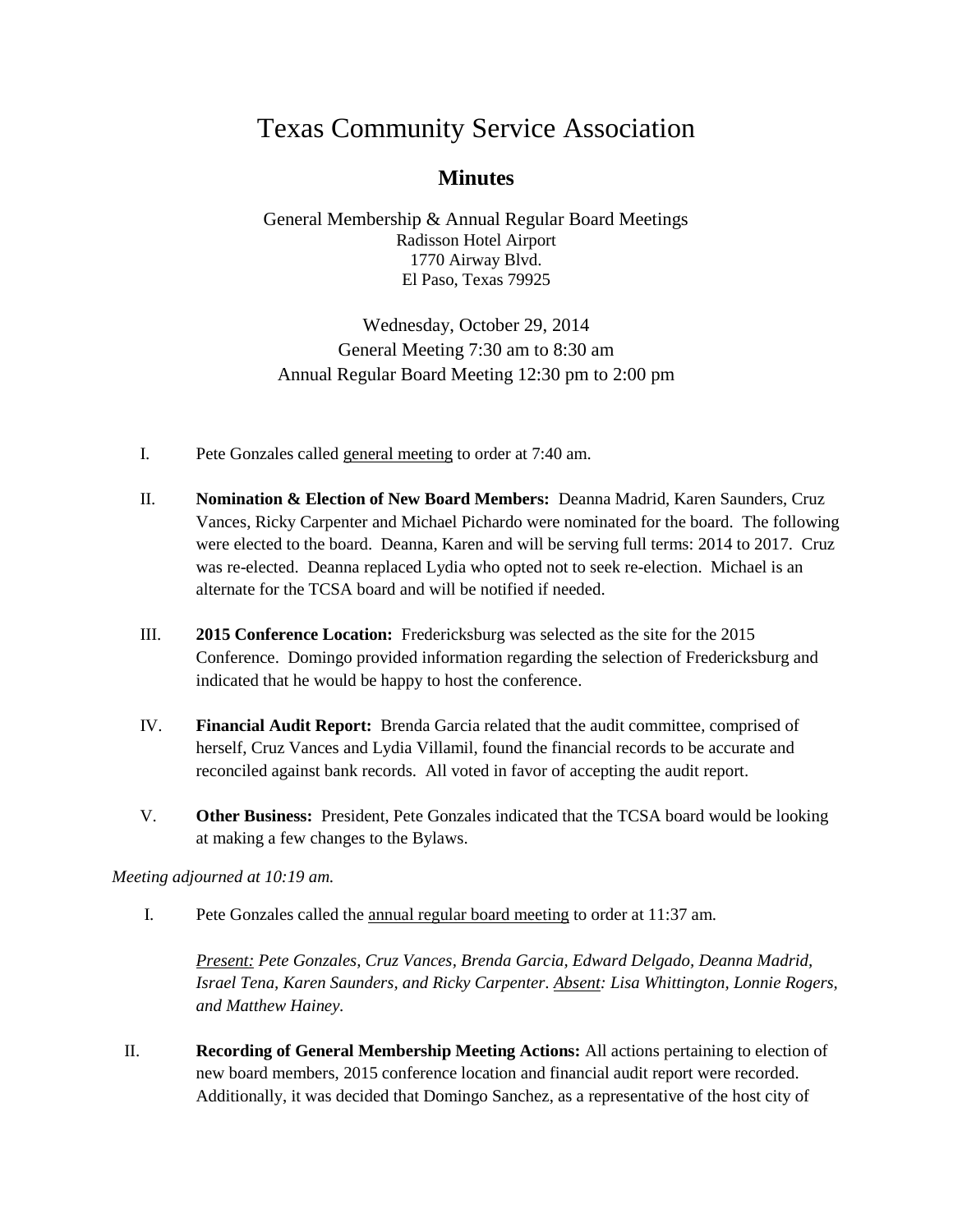Fredericksburg, will serve as Conference Chairperson.

- III. **Board Nominations/Appointment of New Officers**: Brenda Garcia was nominated as President on a motion by Israel Tena by acclamation and accepted by Brenda Garcia. By acclamation, Cruz Vances (Vice-President); Edward Delgado (Treasurer); and, Deanna Madrid (Secretary) were voted to their respective posts (these are the officer posts designated in TCSA's by-laws). In addition, Karen Saunders (Historian); Lonnie Rogers (Technology Officer); and, Pete Gonzales (Newsletter Editor) agreed to serve in these roles. Pete Gonzales announced that Lisa Whittington was acting as Historian. The Bylaws indicate that she may continue to serve for nine additional months. In the case that she does not continue, the board will appoint Michael Pichardo at next board meeting and as of now.
- IV. **Ratification of Previously Approved Minutes dated February 24, 2014:** Cruz moved and Ricky seconded a motion to ratify approval of the minutes. All voted in favor.
- V. **Ratification of Previous E-mail Approvals with Financial Obligation**: Pete made a motion to ratify items of previous approval. All voted in favor.
- VI. **Discussion/Action on Matters Pertaining to Unfinished 2014 Business**: Ricky moved to pay outstanding conference obligations to vendors and board members. Seconded by Pete; all voted in favor.

#### VII. **Status of Board Tasks/Issues:**

A. *IRS Reporting Requirements:* Edward will be filing for 2014.

B. *Bank Signatures*. Edward mentioned that the Compass Bank signatures card needs to be updated. Need to remove Brenda Culpepper and Pete Gonzales off the list. The following will need to be added; Brenda Garcia and Cruz Vances. Cruz Vances made a motion to remove Brenda Culpepper and Pete Gonzales and Ricky Seconded. Pete Gonzales made a motion to add Brenda Garcia and Cruz Vances and Ricky seconded.

C. *Quarterly Newsletter:* The newsletter will be put together by Pete. At a minimum, the next one (October to December 2014) should include information on outgoing board member Lydia Villamil and incoming board members, Karen, Deanna, and Ricky; a review of this conference; next conference location; etc.

D. *Website:* Pete mentioned that he continues to update the website. He stated that he would like to see more contributions from CSCD. Right now too many of the special projects are Juvenile Probation projects.